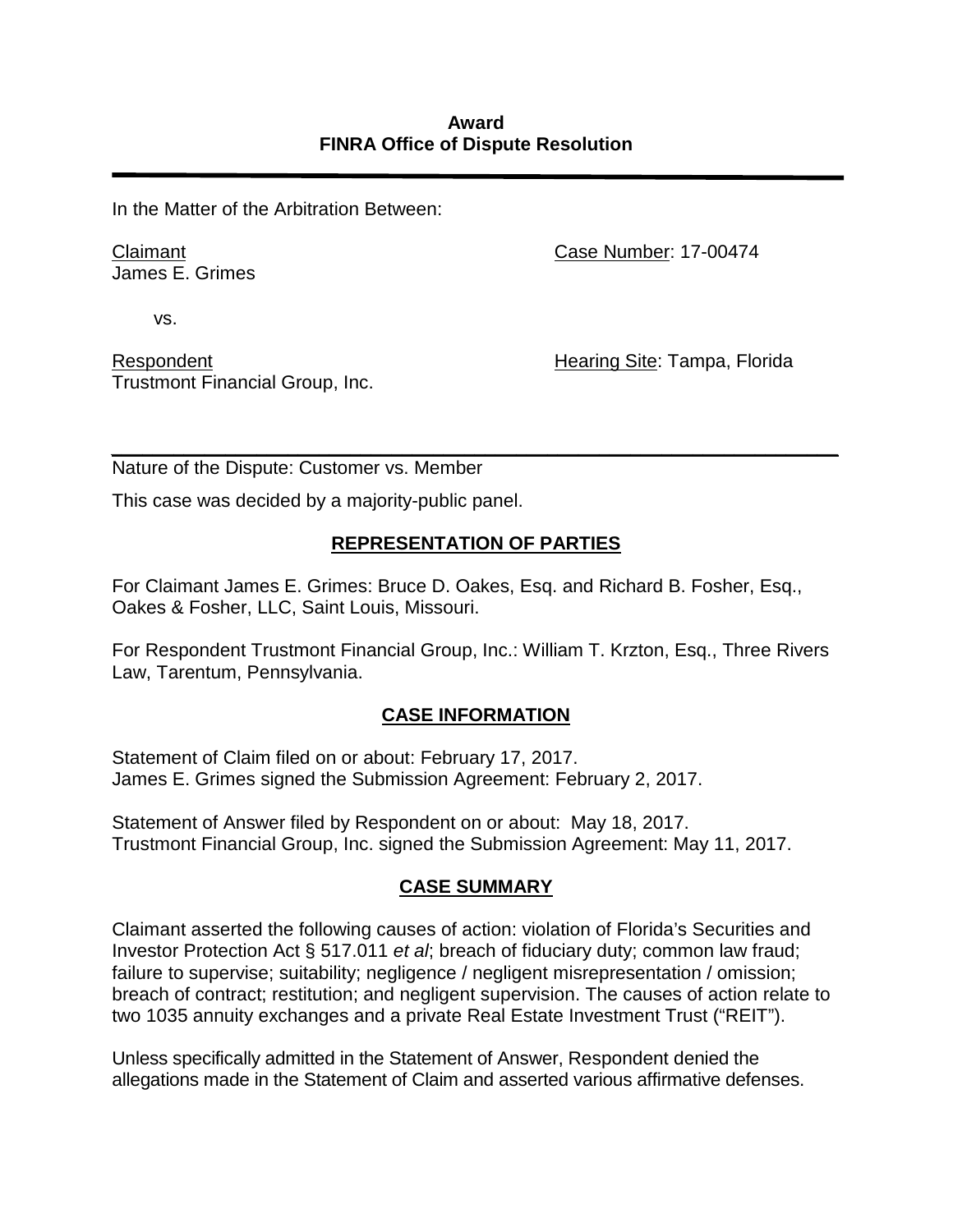FINRA Office of Dispute Resolution Arbitration No. 17-00474 Award Page 2 of 5

## **RELIEF REQUESTED**

In the Statement of Claim*,* Claimant requested:

- 1. Compensatory damages of approximately \$500,000.00;
- 2. Attorneys' Fees;
- 3. Pre-judgment Interest;
- 4. Costs;
- 5. Punitive Damages;
- 6. Filing Fees;
- 7. Forum Fees; and
- 8. Such other relief as the Panel deems just and proper.

In the Statement of Answer, Respondent requested:

- 1. Dismissal of all claims; and
- 2. Attorneys' Fees and costs.

## **OTHER ISSUES CONSIDERED AND DECIDED**

The Arbitrators acknowledge that they have each read the pleadings and other materials filed by the parties.

The parties present at the hearing agreed that the Award in this matter may be executed in counterpart copies or that a handwritten, signed Award may be entered.

## **AWARD**

After considering the pleadings, the testimony and evidence presented at the hearing, and the post-hearing submissions, the Panel has decided in full and final resolution of the issues submitted for determination as follows:

- 1. Respondent is liable for and shall pay to Claimant the sum of \$848,002.31 in compensatory damages for unsuitability, failure to supervise, and misrepresentation pursuant Florida Securities and Investor Protection Act § 517.211.
- 2. Respondent is liable for and shall pay to Claimant the sum of \$100,000.00 in punitive damages pursuant to Florida Statute § 768.40 and the FINRA Office of Dispute Resolution Arbitrator's Guide.
- 3. Respondent is liable for and shall pay to Claimant the sum of \$15,596.00 in costs.
- 4. Respondent is liable for and shall pay to Claimant the sum of \$82,500.00 in attorneys' fees pursuant to Florida Securities and Investor Protection Act.
- 5. Any and all claims for relief not specifically addressed herein, including Respondent's request for attorneys' fees are denied.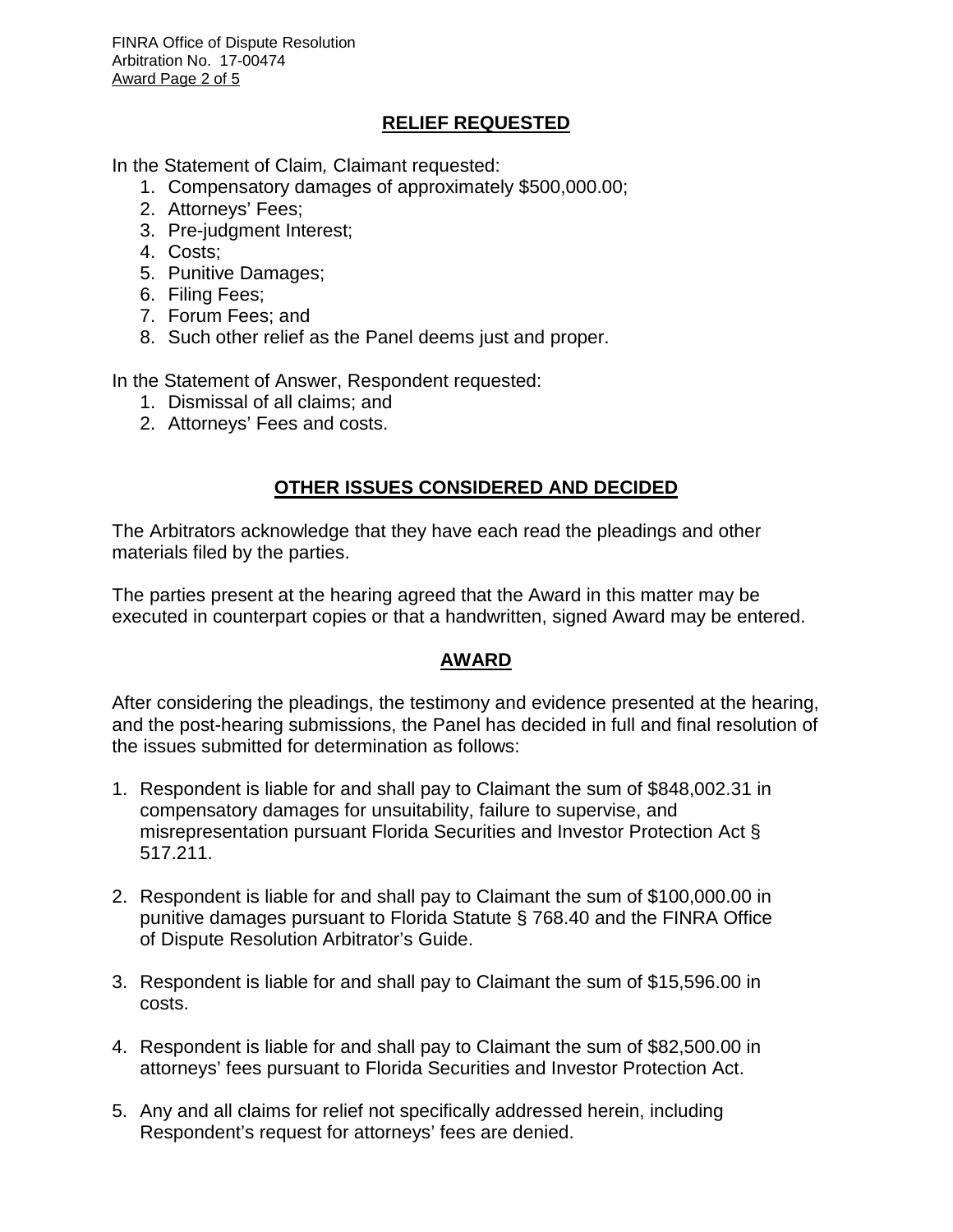FINRA Office of Dispute Resolution Arbitration No. 17-00474 Award Page 3 of 5

### **FEES**

Pursuant to the Code of Arbitration Procedure, the following fees are assessed:

#### **Filing Fees**

FINRA Office of Dispute Resolution assessed a filing fee for each claim:

| Initial Claim Filing Fee | $= $1,425.00$ |
|--------------------------|---------------|
|--------------------------|---------------|

#### **Member Fees**

Member fees are assessed to each member firm that is a party in these proceedings or to the member firm that employed the associated person at the time of the events giving rise to the dispute. Accordingly, Respondent is assessed the following:

| Member Surcharge   | $= $1,900.00$   |
|--------------------|-----------------|
| Member Process Fee | $=$ \$ 3,750.00 |

#### **Postponement Fees**

Postponements granted during these proceedings for which fees were assessed or waived:

| March 26-29, 2018, postponement by joint motion: | $=$ \$1,125.00 |
|--------------------------------------------------|----------------|
|                                                  |                |

Total Postponement Fees =  $\frac{3}{5}$  1,125.00

The Panel has assessed \$562.50 of the adjournment fee to Claimant.

The Panel has assessed \$562.50 of the adjournment fee to Respondent.

#### **Discovery-Related Motion Fee**

Fees apply for each decision rendered on a discovery-related motion.

| One (1) decision on a discovery-related motion on the papers |              |
|--------------------------------------------------------------|--------------|
| with one (1) arbitrator $@$ \$200.00 / decision              | $=$ \$200.00 |

Claimant submitted 1 discovery-related motion

Total Discovery-Related Motion Fees =  $\frac{1}{2}$  = \$ 200.00

The Panel has assessed the entire discovery-related motion fee of \$200.00 to Respondent.

#### **Hearing Session Fees and Assessments**

The Panel has assessed hearing session fees for each session conducted. A session is any meeting between the parties and the arbitrators, including a pre-hearing conference with the arbitrators that lasts four (4) hours or less. Fees associated with these proceedings are: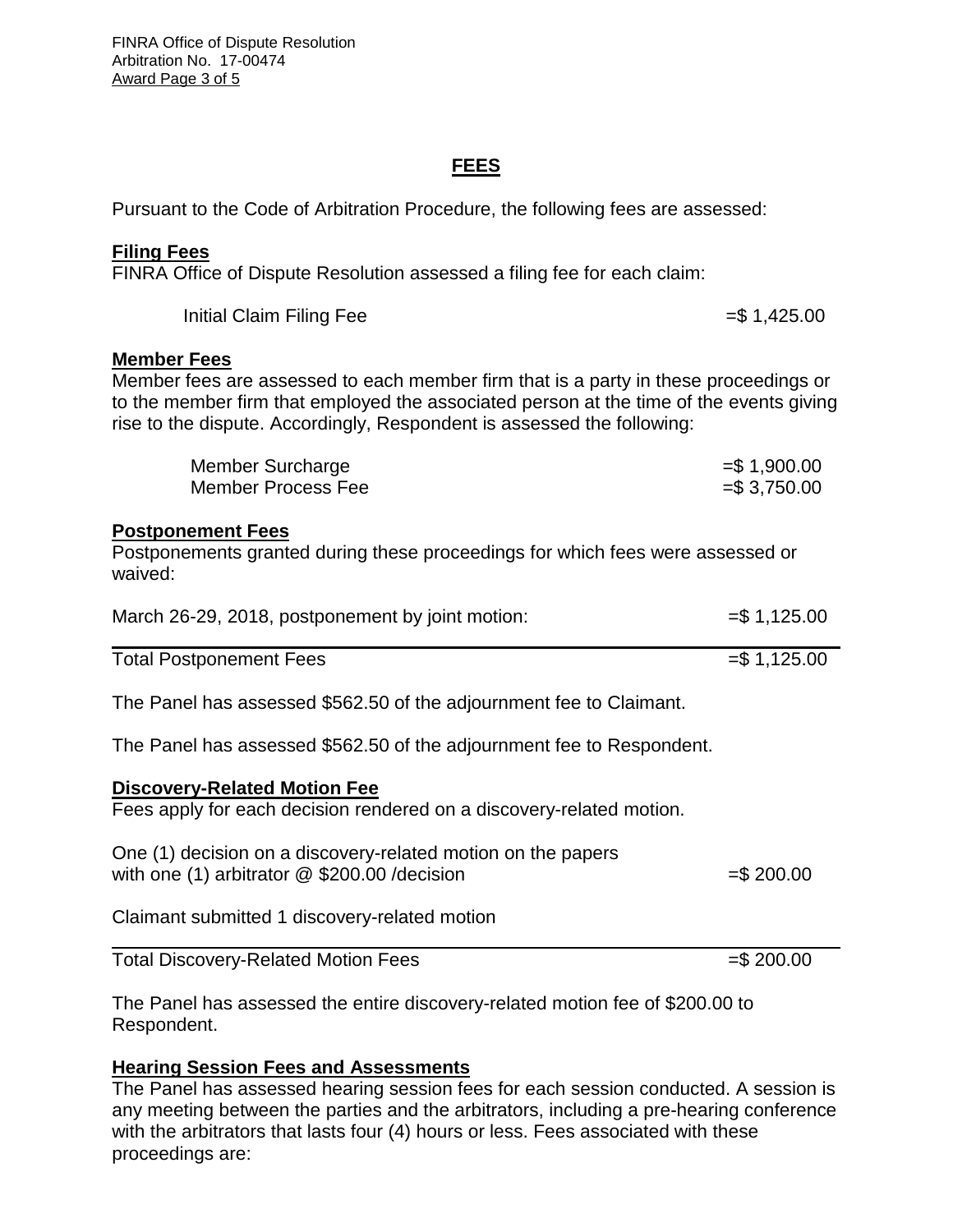| Four (4) hearing sessions $@$ \$1,125.00/session |                |            |
|--------------------------------------------------|----------------|------------|
| Hearing Dates:                                   | August 7, 2018 | 2 sessions |
|                                                  | August 8, 2018 | 2 sessions |

 $= $4,500.00$ 

Total Hearing Session Fees =  $\frac{1}{2}$  500.00

\_\_\_\_\_\_\_\_\_\_\_\_\_\_\_\_\_\_\_\_\_\_\_\_\_\_\_\_\_\_\_\_\_\_\_\_\_\_\_\_\_\_\_\_\_\_\_\_\_\_\_\_\_\_\_\_\_\_\_\_\_\_\_\_\_\_\_\_\_\_

The Panel has assessed \$ 2,250.00 of the hearing session fees to Claimant.

The Panel has assessed \$ 2,250.00 of the hearing session fees to Respondent.

All balances are payable to FINRA Office of Dispute Resolution and are due upon receipt.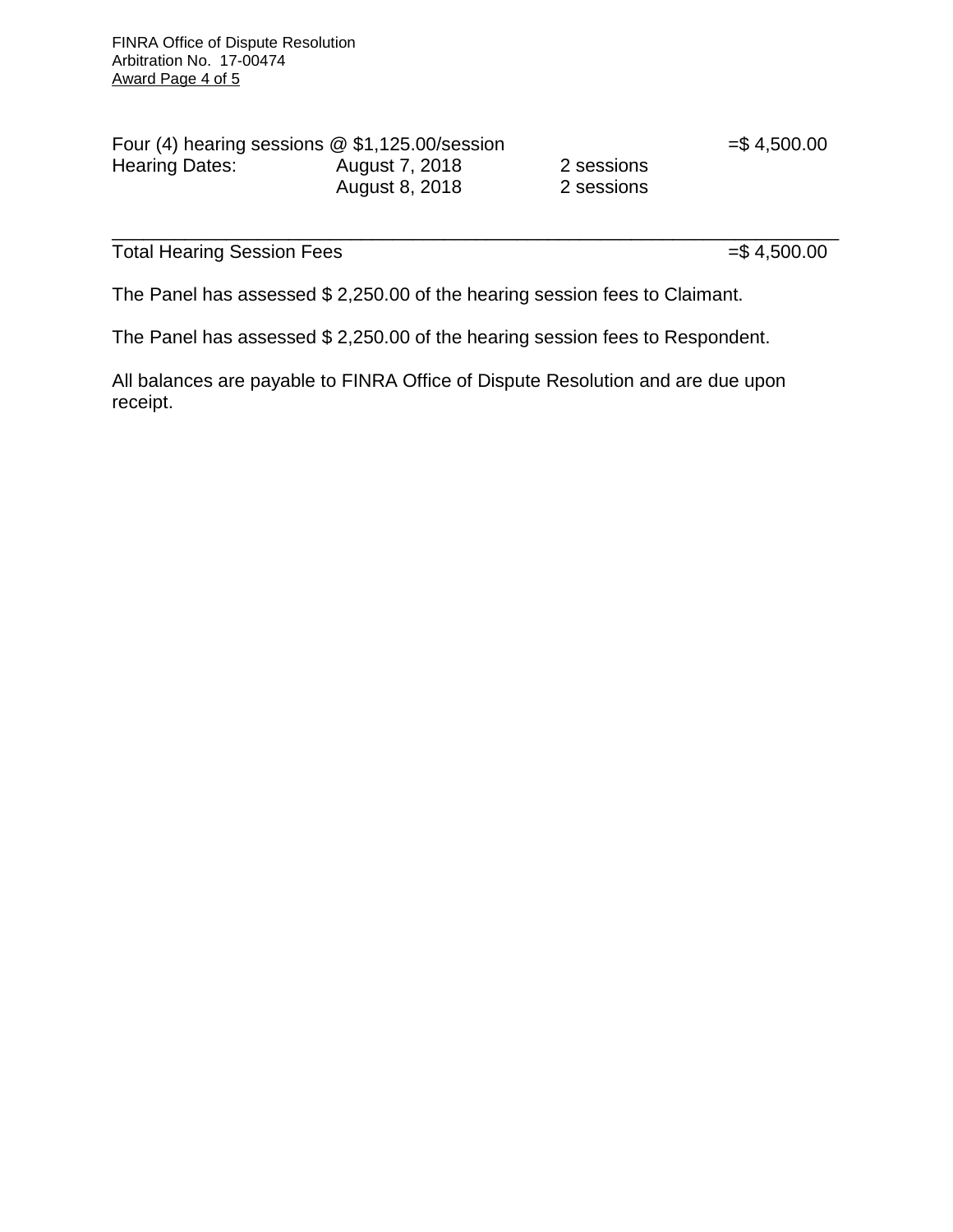FINRA Office of Dispute Resolution Arbitration No. 17-00474 Award Page 5 of 5

## **ARBITRATION PANEL**

| <b>Frank Brenner</b>   | $\overline{\phantom{0}}$ | <b>Public Arbitrator, Presiding Chairperson</b> |
|------------------------|--------------------------|-------------------------------------------------|
| Carol B. Robinson      | $\overline{\phantom{0}}$ | <b>Public Arbitrator</b>                        |
| Arthur J. Zelenak, Sr. | $\overline{\phantom{0}}$ | Non-Public Arbitrator                           |

I, the undersigned Arbitrator, do hereby affirm that I am the individual described herein and who executed this instrument which is my award.

### **Concurring Arbitrators' Signatures**

Frank Brenner Public Arbitrator, Presiding Chairperson

Carol B. Robinson Public Arbitrator

Arthur J. Zelenak, Sr. Non-Public Arbitrator

\_\_\_\_\_\_\_\_\_\_\_\_\_\_\_\_\_\_\_\_\_\_\_\_\_\_\_\_\_\_\_\_\_\_\_\_\_\_\_\_\_\_\_\_\_\_\_ August 22, 2018

Date of Service (For FINRA Office of Dispute Resolution office use only)

Signature Date

Signature Date

Signature Date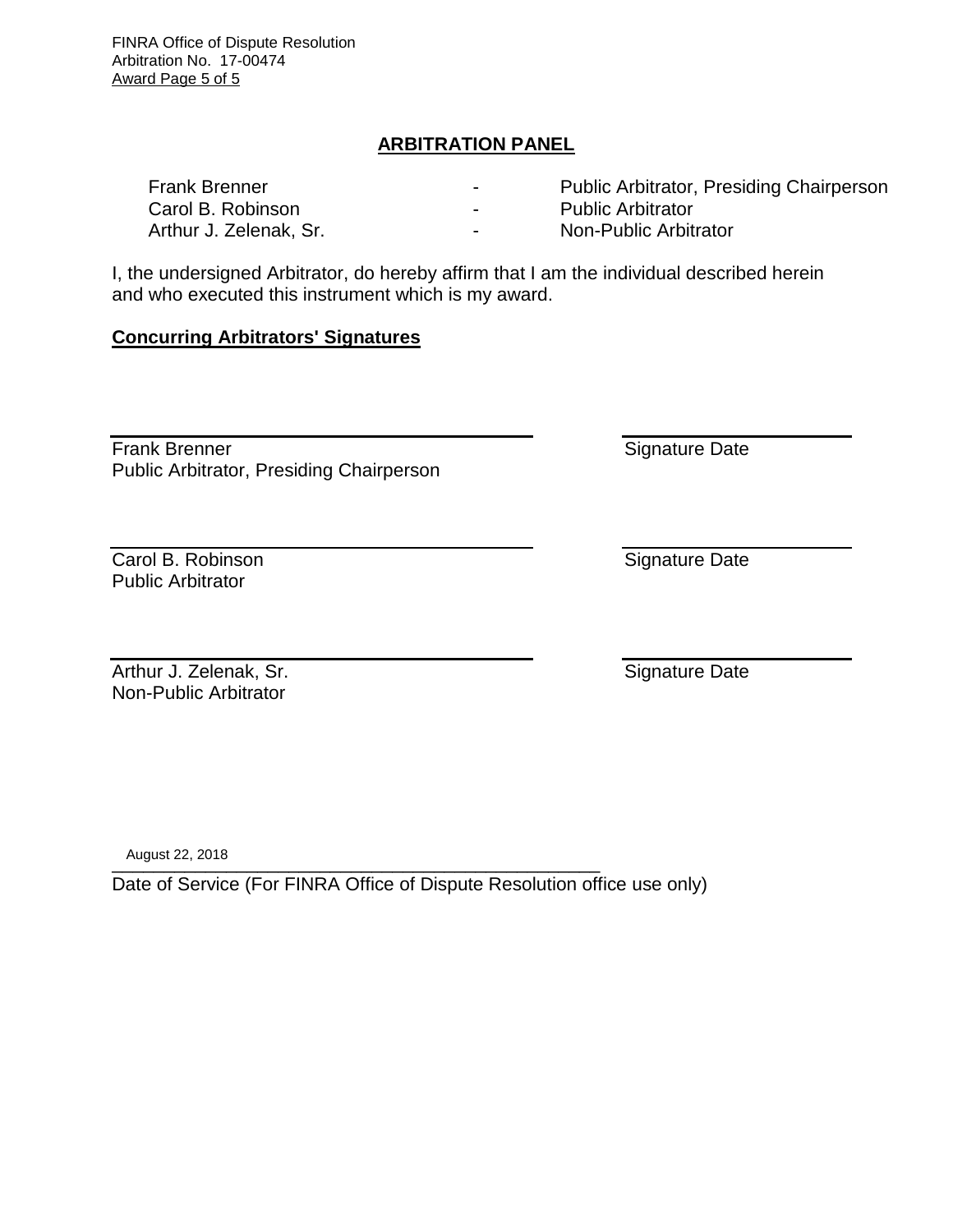FINRA Office of Dispute Resolution Arbitration No. 17-00474 Award Page 5 of 5

#### **ARBITRATION PANEL**

**Frank Brenner** Carol B. Robinson Arthur J. Zelenak, Sr. Public Arbitrator, Presiding Chairperson **Public Arbitrator** Non-Public Arbitrator

I, the undersigned Arbitrator, do hereby affirm that I am the individual described herein and who executed this instrument which is my award.

#### **Concurring Arbitrators' Signatures**

Frank Brenner Public Arbitrator, Presiding Chairperson

Carol B. Robinson **Public Arbitrator** 

 $-2$  )  $\curvearrowright$   $\curvearrowright$ Signature Date

Signature Date

Arthur J. Zelenak, Sr. Non-Public Arbitrator

Signature Date

Date of Service (For FINRA Office of Dispute Resolution office use only)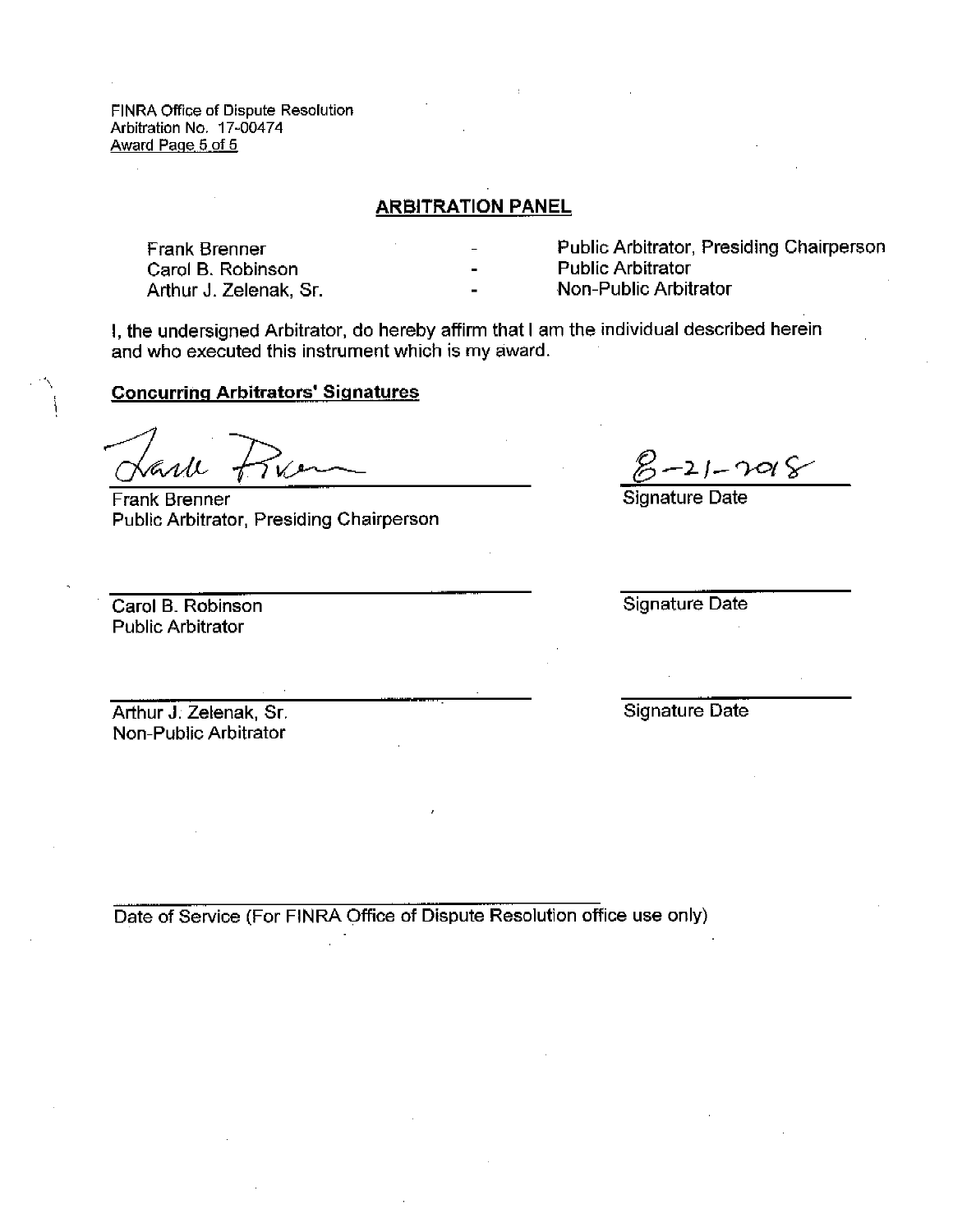FINRA Office of Dispute Resolution Arbitration No. 17-00474 Award Page 5 of 5

#### **ARBITRATION PANEL**

Frank Brenner **Public Arbitrator, Presiding Chairperson**<br>Carol B. Robinson **Public Arbitrator** Carol B. Robinson Arthur J. Zelenak, Sr. Non-Public Arbitrator

I, the undersigned Arbitrator, do hereby affirm that I am the individual described herein and who executed this instrument which is my award.

## **Concurring Arbitrators' Signatures**

Frank Brenner Signature Date Public Arbitrator, Presiding Chairperson

 $\mu(\lambda)$  , relieven,  $\frac{8/301/8}{\pi}$ 

Carol B. Robinson Signature Date Public Arbitrator

Arthur J. Zelenak, Sr. Signature Date Non-Public Arbitrator

Date of Service (For FINRA Office of Dispute Resolution office use only)